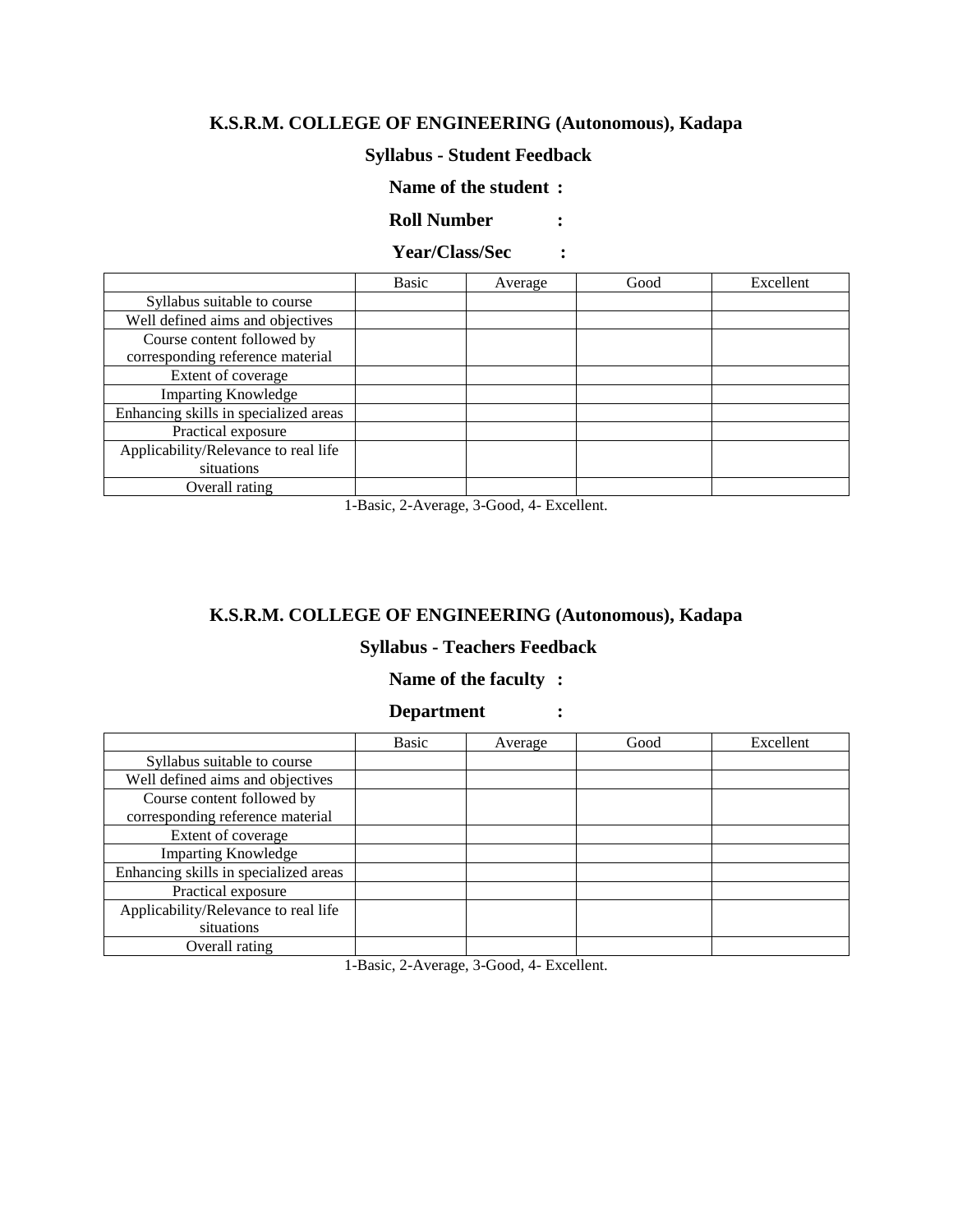# **Syllabus - Alumni Feedback**

#### **Name of the student :**

### **Roll Number :**

### **Batch :**

|                                       | Basic | Average | Good | Excellent |
|---------------------------------------|-------|---------|------|-----------|
| Syllabus suitable to course           |       |         |      |           |
| Well defined aims and objectives      |       |         |      |           |
| Course content followed by            |       |         |      |           |
| corresponding reference material      |       |         |      |           |
| Extent of coverage                    |       |         |      |           |
| <b>Imparting Knowledge</b>            |       |         |      |           |
| Enhancing skills in specialized areas |       |         |      |           |
| Practical exposure                    |       |         |      |           |
| Applicability/Relevance to real life  |       |         |      |           |
| situations                            |       |         |      |           |
| Overall rating                        |       |         |      |           |

1-Basic, 2-Average, 3-Good, 4- Excellent.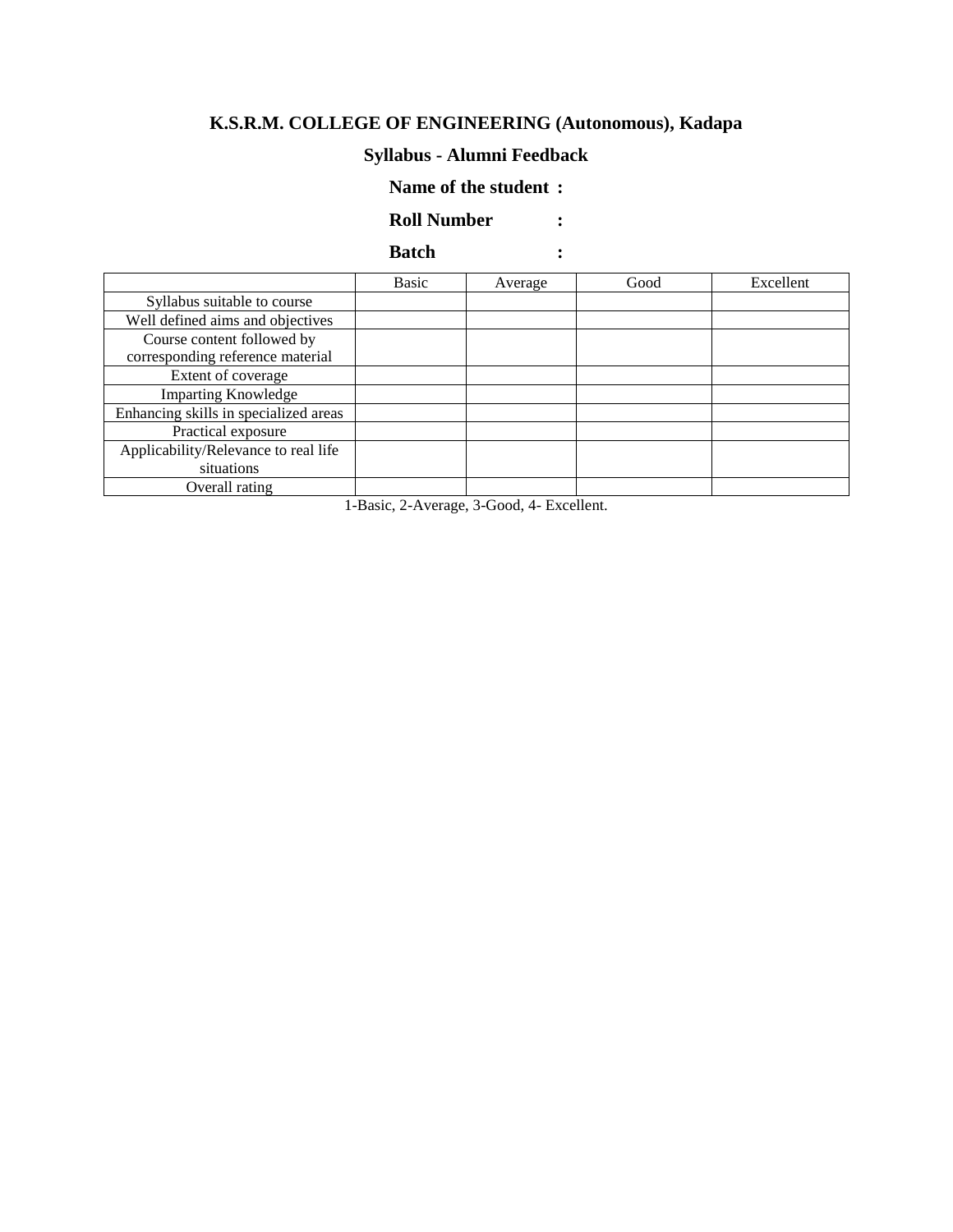# **Parent's Feedback Form**

| Name & Occupation of Parents:                                       |         |
|---------------------------------------------------------------------|---------|
| a) Father:                                                          |         |
| b) Mother:                                                          |         |
|                                                                     |         |
|                                                                     |         |
|                                                                     |         |
|                                                                     |         |
| 1. Do you find this institution better than others for your ward?   | Yes/No. |
|                                                                     |         |
| 2. Do you feel facilities in the institution are adequate?          | Yes/No. |
|                                                                     |         |
| 3. Do you feel that your ward is physically secured in the campus?  | Yes/No. |
|                                                                     | Yes/No. |
| 4. Are you satisfied about hostel facilities?                       |         |
| 5. Are you satisfied for cooperation from the administrative staff? | Yes/No. |
|                                                                     |         |
| 6. Can you make direct communication with teaching staff?           | Yes/No. |
|                                                                     |         |
| 7. Do you find up gradation of hard and soft skills?                | Yes/No. |
| 8. Any suggestions about the syllabus:                              |         |
|                                                                     |         |
|                                                                     |         |
|                                                                     |         |
|                                                                     |         |
| 9. Any other suggestions:                                           |         |
|                                                                     |         |
|                                                                     |         |
|                                                                     |         |
|                                                                     |         |

 $Signature : a)$  b) Date :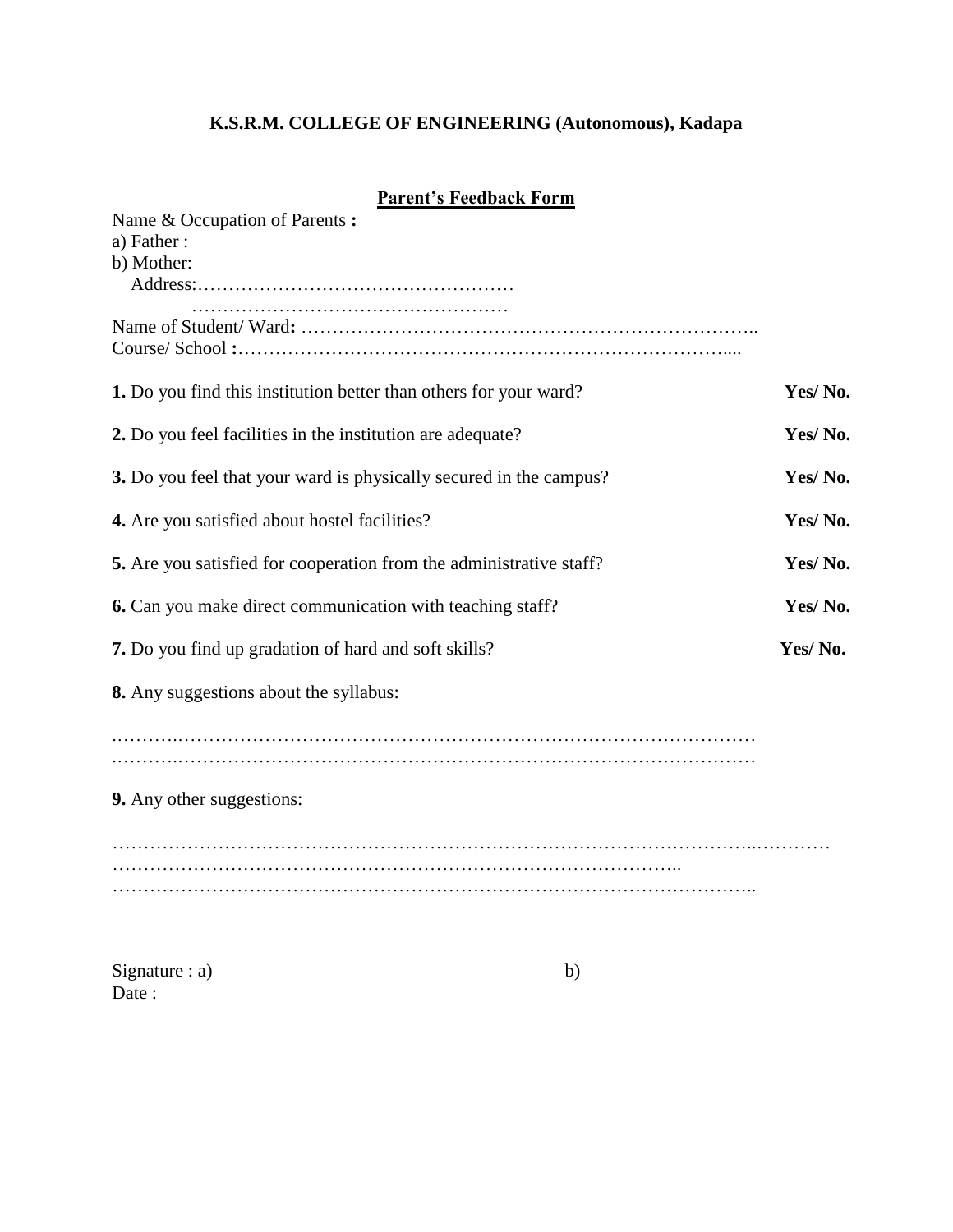### **Employer Feedback Form**

#### **Dear Employer,**

Many graduates of our Department/College/Institute are already working in your Organization. We are thankful to you for providing them employment with your prestigious Company/Organization. We shall very much appreciate and be grateful to you if you can spare some of your valuable time to fill up this feedback form. It will help us to improve the Institute further and give you better employees in future.

**Tick the number that best describes your level of satisfaction at each question: 1 - far from satisfied, 2 - not satisfied, 3 - satisfied, 4 - happy, 5 - very happy**

| How satisfied are you with the student/s work performance         |                                                          |                                                                                          | 1 | $\overline{2}$ | 3 | $\boldsymbol{4}$ | 5 |
|-------------------------------------------------------------------|----------------------------------------------------------|------------------------------------------------------------------------------------------|---|----------------|---|------------------|---|
| in each of these areas:                                           |                                                          |                                                                                          |   |                |   |                  |   |
|                                                                   |                                                          |                                                                                          |   |                |   |                  |   |
| 1. General communication skills                                   |                                                          |                                                                                          |   |                |   |                  |   |
|                                                                   | 2. Developing practical solutions to work place problems |                                                                                          |   |                |   |                  |   |
| 3. Working as part of a team                                      |                                                          |                                                                                          |   |                |   |                  |   |
|                                                                   | 4. Creative in response to workplace challenges          |                                                                                          |   |                |   |                  |   |
|                                                                   | 5. Their planning and organization skills                |                                                                                          |   |                |   |                  |   |
|                                                                   | 6. Self-motivated and taking on appropriate level of     |                                                                                          |   |                |   |                  |   |
| responsibility                                                    |                                                          |                                                                                          |   |                |   |                  |   |
|                                                                   | 7. Open to new ideas and learning new techniques         |                                                                                          |   |                |   |                  |   |
|                                                                   | 8. Using technology and workplace equipment              |                                                                                          |   |                |   |                  |   |
|                                                                   | 9. Ability to contribute to the goal of the organization |                                                                                          |   |                |   |                  |   |
| 10. Technical knowledge/skill                                     |                                                          |                                                                                          |   |                |   |                  |   |
|                                                                   | 11. Ability to manage/leadership qualities               |                                                                                          |   |                |   |                  |   |
| 12. Innovativeness, creativity                                    |                                                          |                                                                                          |   |                |   |                  |   |
| 13. Relationship with seniors/peers/subordinates                  |                                                          |                                                                                          |   |                |   |                  |   |
| 14. Involvement in social activities                              |                                                          |                                                                                          |   |                |   |                  |   |
| 15. Ability to take up extra responsibility                       |                                                          |                                                                                          |   |                |   |                  |   |
| 16. Obligation to work beyond schedule if required                |                                                          |                                                                                          |   |                |   |                  |   |
|                                                                   |                                                          |                                                                                          |   |                |   |                  |   |
|                                                                   |                                                          | On a scale of 1 to 10 how do you rate your overall satisfaction with KSRMCE students and |   |                |   |                  |   |
| the curriculum?                                                   |                                                          |                                                                                          |   |                |   |                  |   |
|                                                                   | 3<br>5<br>2<br>$\overline{\mathbf{4}}$                   |                                                                                          |   |                |   |                  |   |
| If you were dissatisfied with any aspect, please comment further: |                                                          |                                                                                          |   |                |   |                  |   |
|                                                                   |                                                          |                                                                                          |   |                |   |                  |   |
|                                                                   |                                                          |                                                                                          |   |                |   |                  |   |
|                                                                   |                                                          |                                                                                          |   |                |   |                  |   |